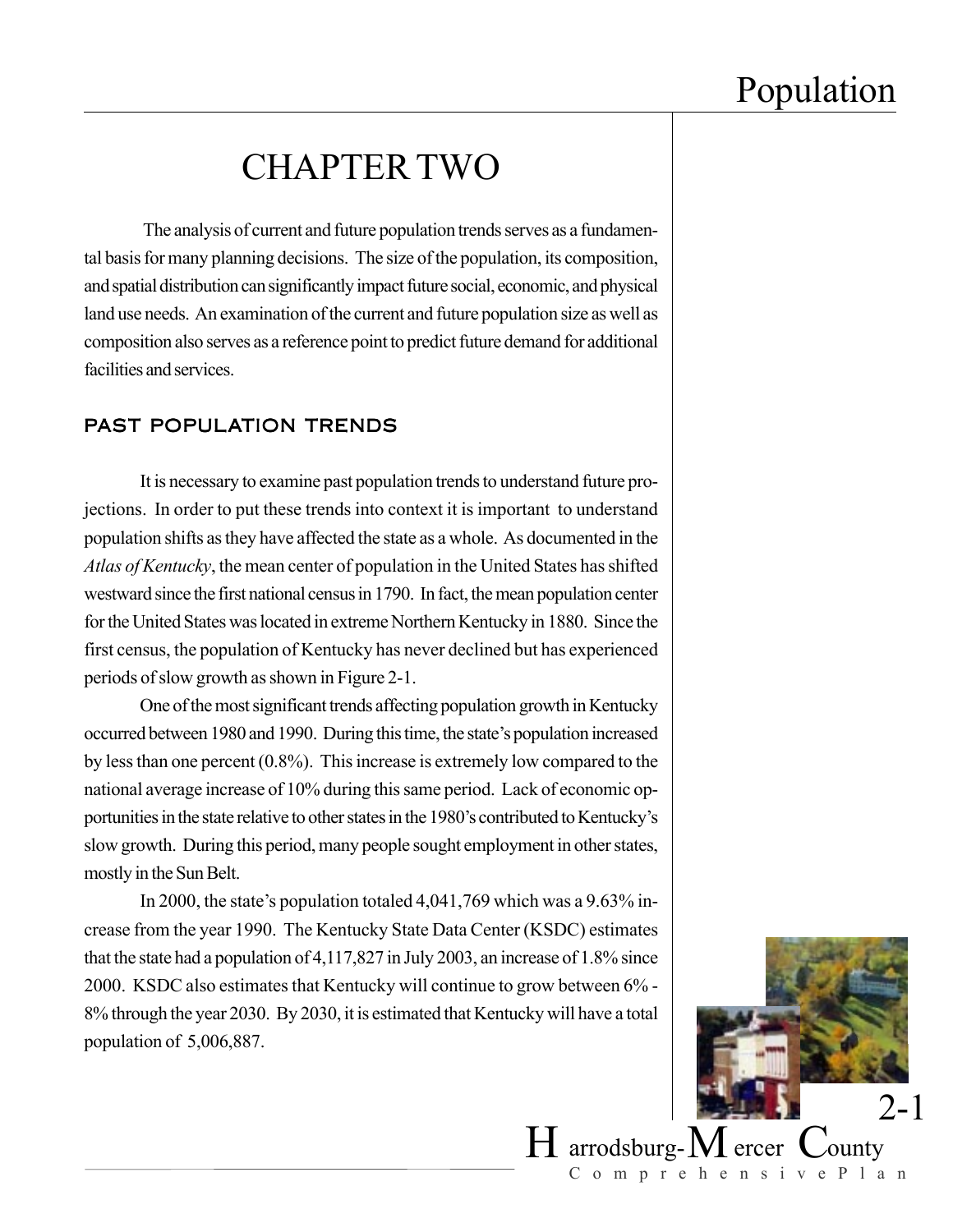The growth patterns for Mercer County, Harrodsburg and Burgin are shown in Figures 2-2, 2-3, and 2-4. The county as a whole maintained a fairly steady population throughout the first half of the century and has grown rapidly with the exception of the period between 1980 and 1990 when the population of the county only grew 0.72%. The most significant increase (19.1%) in population occurred between 1970 and 1980. From 1990 to 2000, Mercer County grew 8.71%. In July 2003, KSDC estimated the population in Mercer County to be 21,410**.** Mercer County ranked 53rd out of 120 counties in terms of population size.

The City of Harrodsburg, a fourth class city, is the county's largest city and county seat. Harrodsburg has historically experienced continued growth without any periods of population decline. The period of slowest growth for the city occurred from 1980 to 1990 when the population only increased by 70 persons or 1%. From 1990 to 2000, the population of Harrodsburg grew by 679 persons or 9.3%. The KSDC estimates, released on July 10, 2003, reported Harrodsburg's population at 7,993. The city ranked 46th out of 422 Kentucky cities in terms of population size.

The second largest city in Mercer County is Burgin, a fifth class city. Burgin, similar to Mercer County and Harrodsburg, experienced continued growth from 1950 to 1970. From 1970 to 1990 the population remained relatively unchanged with an increase of seven (7) persons or .6%. However, from 1990 to 2000 the population of the city sharply declined by 135 persons or 13.4%. The KSDC estimates, released on July 10, 2003, reported Burgin's population at 872. The city ranked 226th out of 422 Kentucky cities in terms of population size.

#### FUTURE PROJECTIONS

Population projections for Mercer County are shown on Figure 2-2. These projections are issued by the Kentucky State Data Center (KSDC) located at the University of Louisville. The projections represent the latest official population forecasts since the 2000 U.S. Census. These forecasts are based on a cohort-component method. For each county, assumptions regarding future births, deaths, and migration are derived from recent demographic trends by age, gender, and white and nonwhite racial groups. These forecasts use a "bottom up" approach in which county populations are projected independently.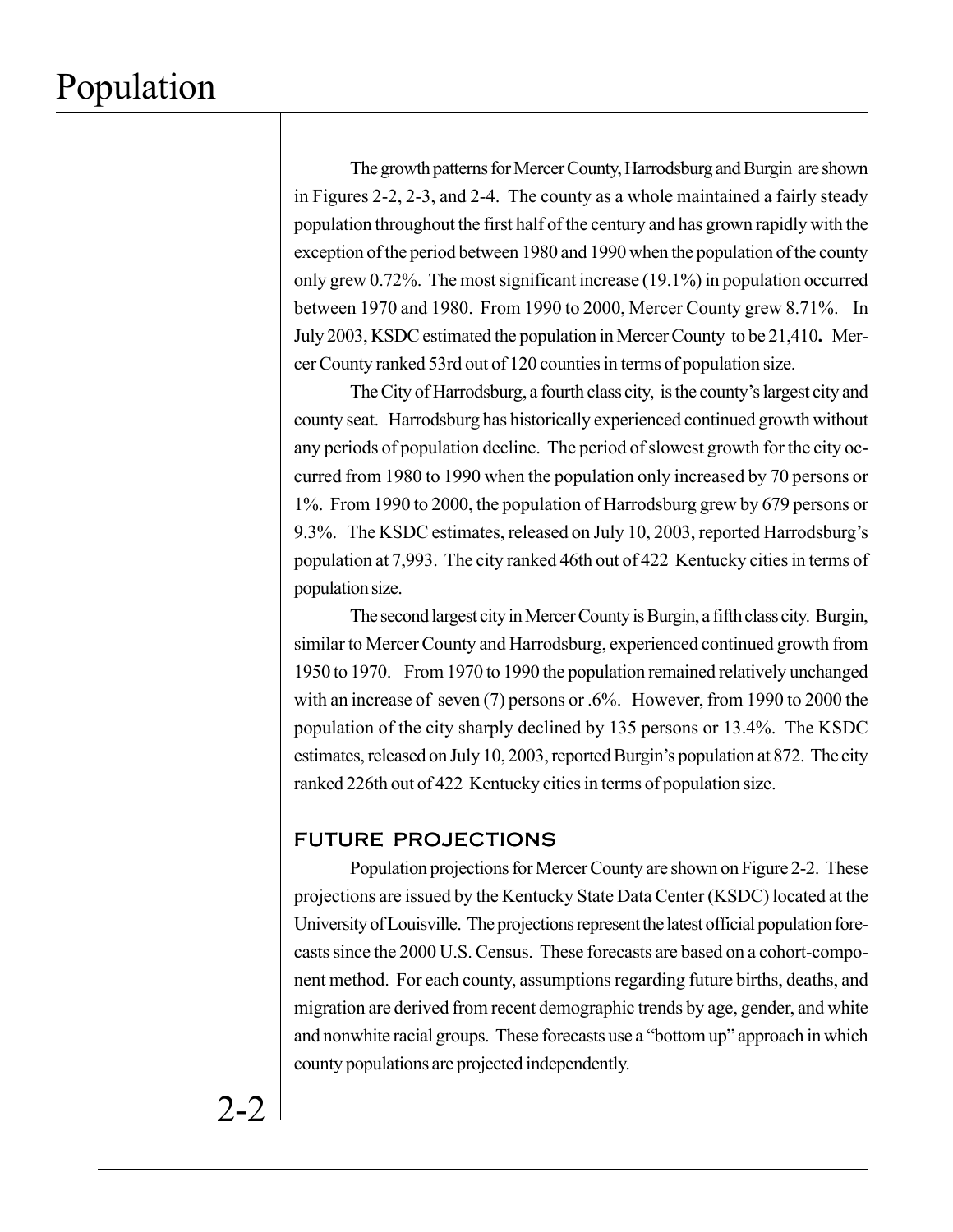As can be seen in Figure 2-2, Mercer County's population is projected to continue to grow over the next thirty (30) years. KSDC has estimated that the current rate of growth (8%) will continue into the year 2010 and then slightly slow to 5-7% from 2010 to 2030. By the year 2030, it is estimated that a total of 25,420 people will reside in the county. Mercer County's increased population can be attributed to the growth occurring in Fayette County and the Bluegrass Region due to favorable economic conditions. In addition, the migration of people from urban to suburban areas has influenced the county's population growth. Migration is the most important variable affecting the population growth of an area because of its correlation with the economic vitality of the area. Migration is often directly related to the quality of life, employment opportunities, road accessibility and the availability of community facilities. New employment opportunities in the county or neighboring counties will be reflected in a corresponding in-migration to the area. In Mercer County, lower land costs, development of the U.S. 127 bypass, and proximity of the Bluegrass Parkway and I-64 have contributed to the inmigration of new residents.

The Kentucky State Data Center (KSDC) does not issue population projections for cities. City populations are projected as a proportion of the county's population. As shown in Figure 2-3, Harrodsburg's population has ranged from 27.8% to 42.2% of the county's total population since 1930. Future projections for the city are shown in Figure 2-3 and assume that the city will account for 38.5% (the average) of the county's population in the future. By the year 2030, it is estimated that the population of Harrodsburg will total 9,787.

Figure 2-4 shows population trends for the City of Burgin. Burgin's percentage of the county's population has varied between 4.2% to 6.3% since 1930, an average of 5.3%. However, the city is currently experiencing a decline in population (-13.3% since 1990). Therefore, it will be assumed that the city will only account for 3.5% of the county's population in the future. By the year 2030, it is anticipated that the population of Burgin will be approximately 889.

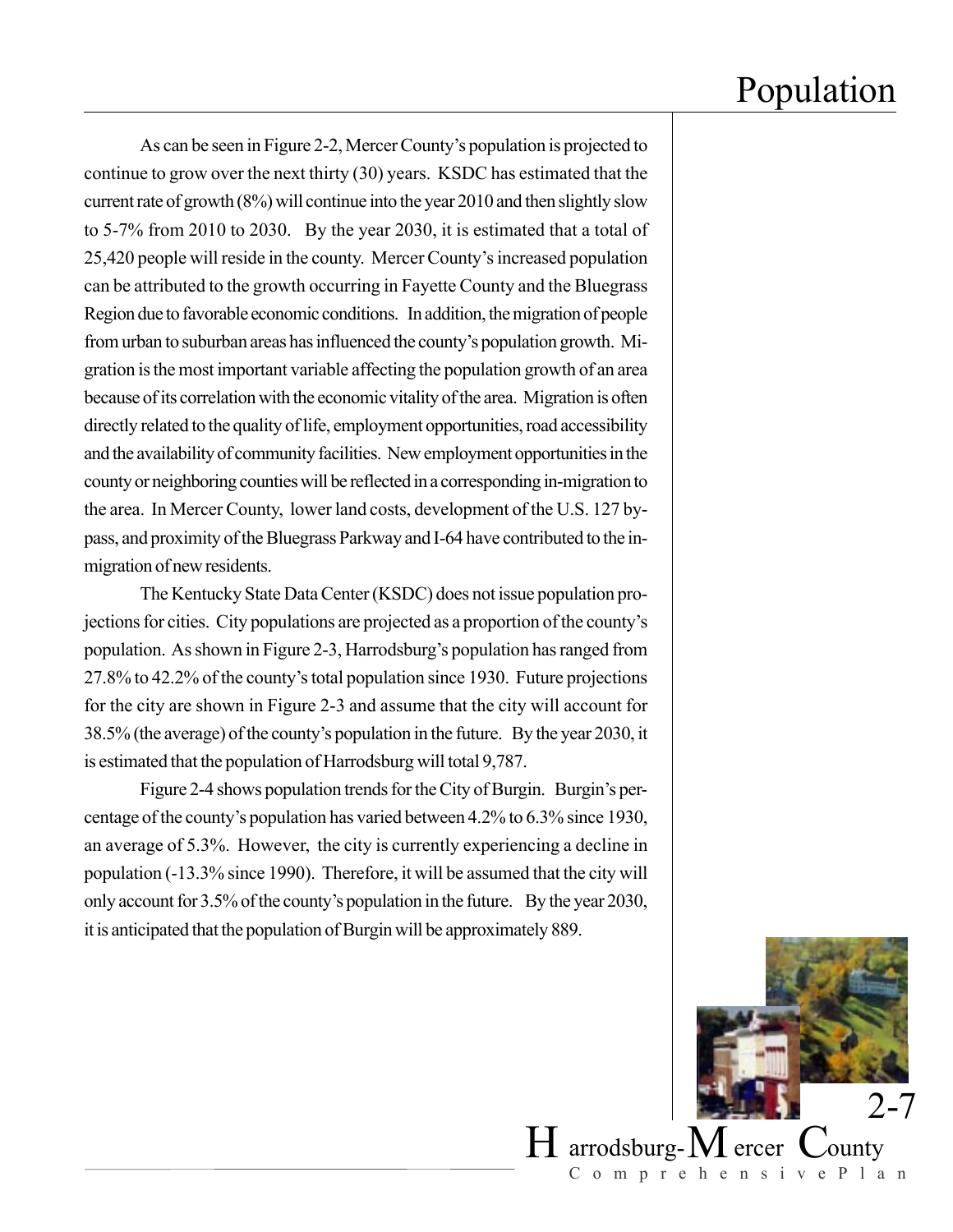## POPULATION COMPOSITION

#### AGE & SEX CHARACTERISTICS

A population pyramid shows the proportion of a population by sex and age group. Age groups are broken down into five (5) year increments up to age 85. Those 85 and older are typically shown as one group. A population pyramid for a growing population is in the shape of a true pyramid, wide on the bottom and tapering smaller at the top. A large base of young and working aged persons support a smaller number of elderly persons. An inverted pyramid, with fewer young persons than older persons, indicates that the population is declining. The figures shown on the next page show the population pyramids for Mercer County for the years 2000, 2010, and 2020 as developed by the University of Louisville Urban Studies Institute (released August 2003). These figures depict changes in the population composition in Mercer County from 2000 to 2020. During this time period, the number of elementary school aged children (0-9) continues to decline while those in the workforce (50-60) age toward retirement. By the year 2020 the pyramid is more inverted. For this reason it is anticipated that the median age of Mercer County residents will gradually increase over the next twenty (20) years with the majority of workers entering retirement age. There are slightly more females than males in the population overall. The pyramid also shows that females account for the majority of elderly persons in the population.

#### **GENDER DISTRIBUTION**

There are normally slightly more females than males in the population overall. In 2000 for example, 51.1% of the state's population was female and 48.9% was male. Table 2-1 is a breakdown of gender distribution for the county. Mercer County and Burgin are similar to the state in relation to gender; however, Harrodburg has slightly more females (53.8%) in the population.

### **TABLE 2-1 GENDER DISTRIBUTION**

| <b>JURISDICTION</b> | % FEMALE | $\%$ MALE |
|---------------------|----------|-----------|
| Mercer County       | 51.5%    | 48.5%     |
| Harrodsburg         | 53.8%    | $46.2\%$  |
| Burgin              | 51.6%    | 48.4%     |

2-8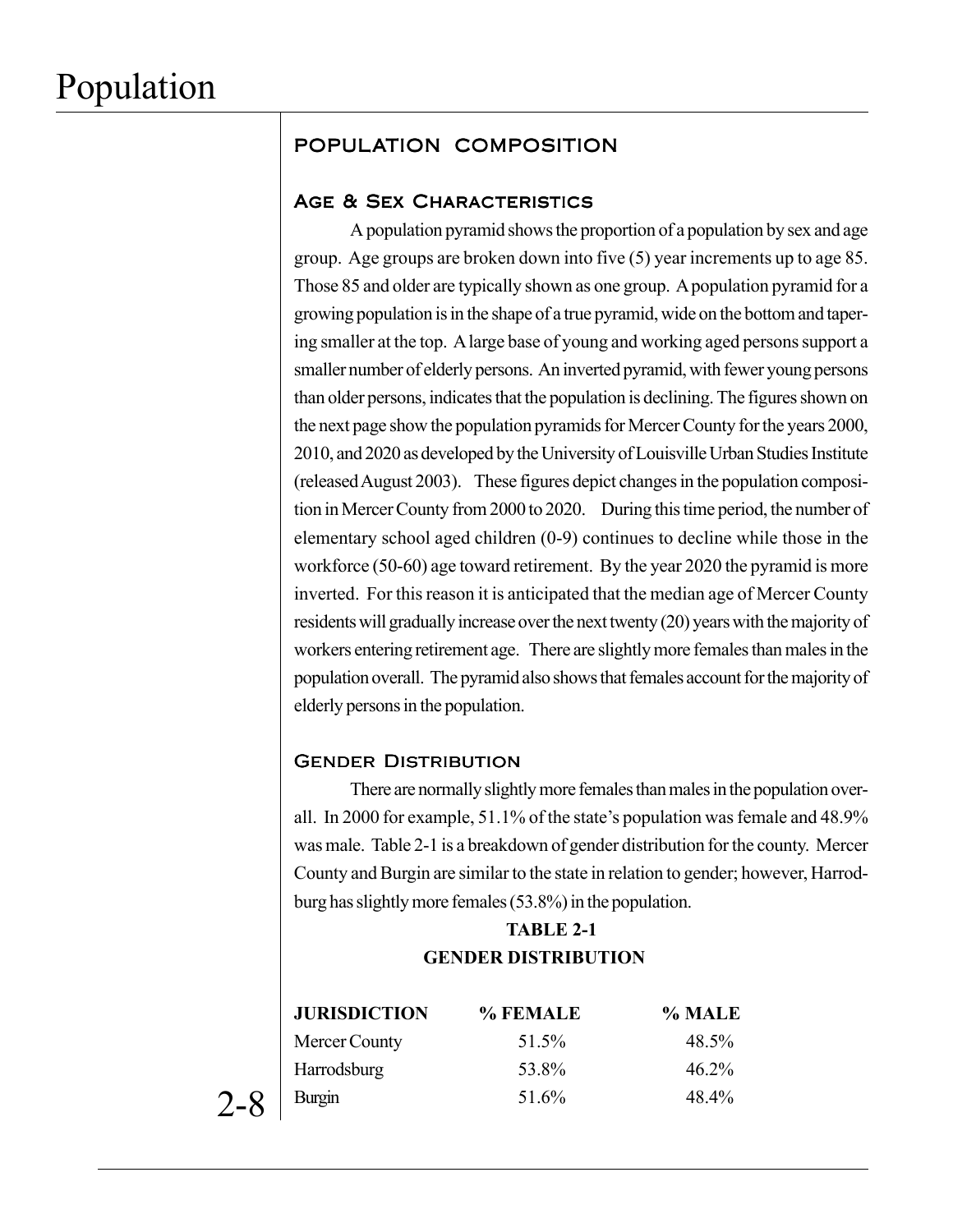#### Age Composition

Figure 2-5 shows the age composition of the Mercer County population in the years 1980, 1990, and 2000. In 1980, the number of school aged children was 31.8% of the population, working aged persons accounted for 55%, with elderly persons comprising 13.1% of the population overall. In 1990, the number of school aged children decreased to 27.6% while the number of workforce aged persons increased to 57.4%. The number of elderly persons also increased as a percentage of population to 15%. From 1990 to 2000, the number of school aged children continued to decrease to 26.7% of the overall population, while the percentage of working aged persons continued to increase to 58.7%. The percentage of elderly persons slightly declined to 14.6% of the total population.

In summary, the number of school aged children, as a percentage of the overall population, has been steadily decreasing over the past twenty (20) years while the number of those of working age continues to increase. The percentage of persons of retirement age has fluctuated. From 1980 to 1990, the number of those aged 65 years and up increased by 2%. However, from 1990 to 2000, this number slightly decreased to 14.6%. In the short term, it is estimated that the number of workforce aged persons will continue to grow in the future while the number of school aged children will slightly decline. However, as the baby boomers begin to retire in the year 2010, the number of elderly persons in the population will increase as the number of working aged persons decreases. For this reason, it is anticipated that additional in-migration will occur as the working age population retires and local jobs become available.

#### RACIAL CHARACTERISTICS

Although the county has become more racially diverse since the 1990 Census, Mercer County and the Cities of Harrodsburg and Burgin have a relatively homogeneous racial composition with the majority of the population categorized as "White" as shown in Figure 2-6 . In 2000, Mercer County had a total population of 20,817 with 20,617 persons (99.0%) considering themselves as one race and 200 persons (1%) considering themselves as two or more races. Of the persons considering themselves as one race, 19,568 (94.0% ) of the total population were white. Black or African American persons accounted for 3.7% of the population. A very small percentage of the population (.2%) was categorized as American Indian



ComprehensivePlan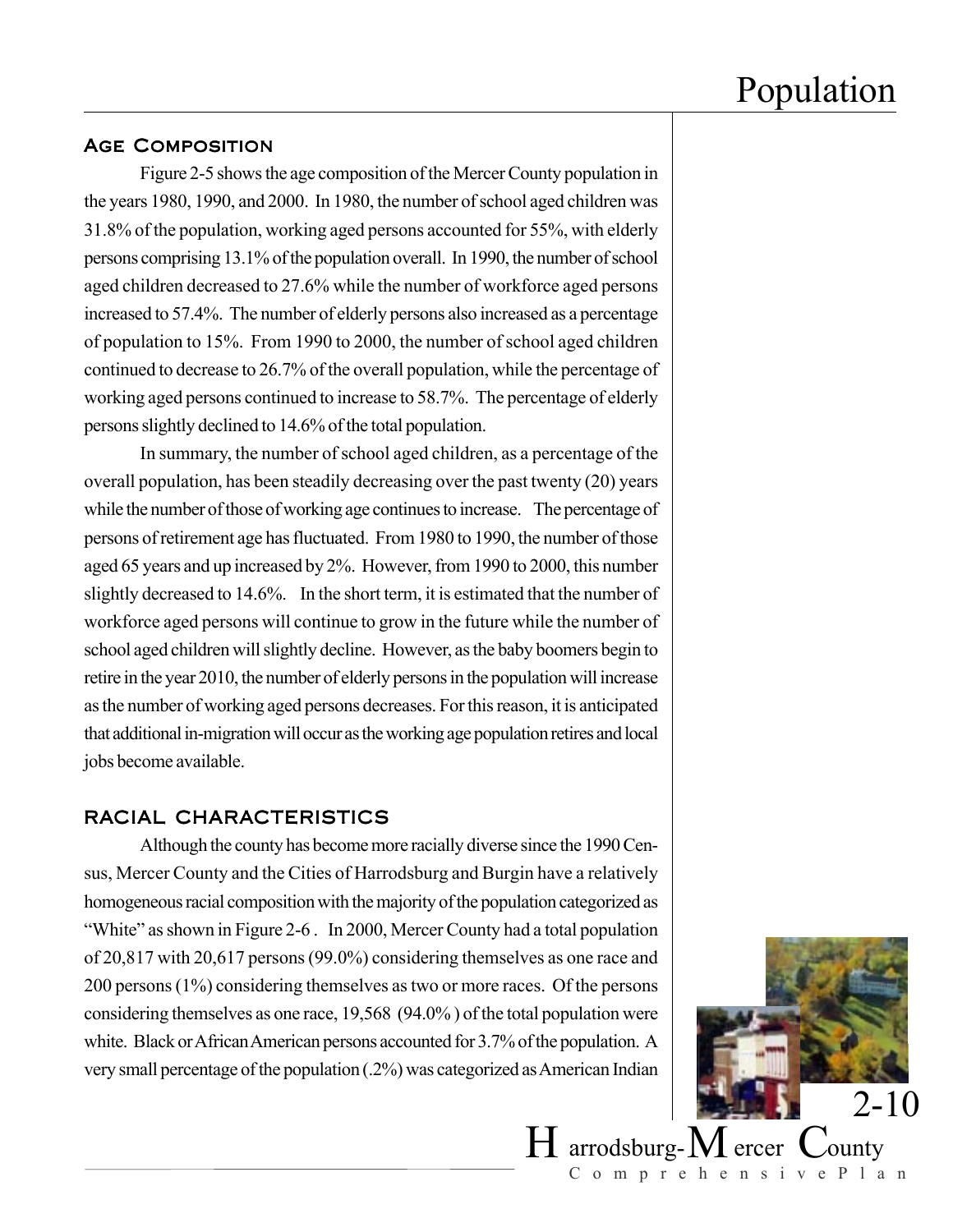and Alaska Native, .5% were Asian, and less than 1% Native Hawaiian and Other Pacific Islander. The number of persons categorized "some other race" comprised .6% . Persons considering themselves to be Hispanic accounted for 1.3% of Mercer County's population.

 In 2000, the City of Harrodsburg had a total population of 8,014 with 7,894 persons (98.5%) considering themselves as one race and 120 persons (1.5%) considering themselves as two or more races. Of the persons considering themselves as one race, 7,126 (88.9% ) of the total population were white. Black or African American persons accounted for 7.5% of the population. A very small percentage of the population (.1%) was categorized as American Indian and Alaska Native, .8% were Asian, and less than 1% Native Hawaiian and Other Pacific Islander. The number of persons categorized as "some other race" comprised .1% Persons considering themselves to be Hispanic accounted for 2.1% of Harrodsburg's population.

 In 2000, the City of Burgin had a total population of 874 with 857 persons (98.1%) considering themselves as one race and 17 persons (1.9%) considering themselves as two or more races. Of the persons considering themselves as one race, 813 (93.0% ) of the total population were white. Black or African American persons accounted for 3.9% of the population. A very small percentage of the population (.3%) was categorized as American Indian and Alaska Native, and less than 1% Native Hawaiian and Other Pacific Islander. The number of persons categorized as "some other race" comprised .7% . Persons considering themselves to be Hispanic accounted for .7% of Burgin's population.

Minority populations are expected to increase as a percentage of the United States population overall. As a high level of migration into the county is anticipated for the foreseeable future, it can be expected that minority populations in Mercer County, Harrodsburg, and Burgin will continue to increase.

### POPULATION DISTRIBUTION

In 1930, 66.7% of the county's population lived in the rural areas while 33.3% lived in one of the two incorporated cities. From 1930 to 1970, the urban areas continued to grow more rapidly than the county as a whole until nearly 50% of the population was located in Harrodsburg and Burgin in 1970. From 1970 to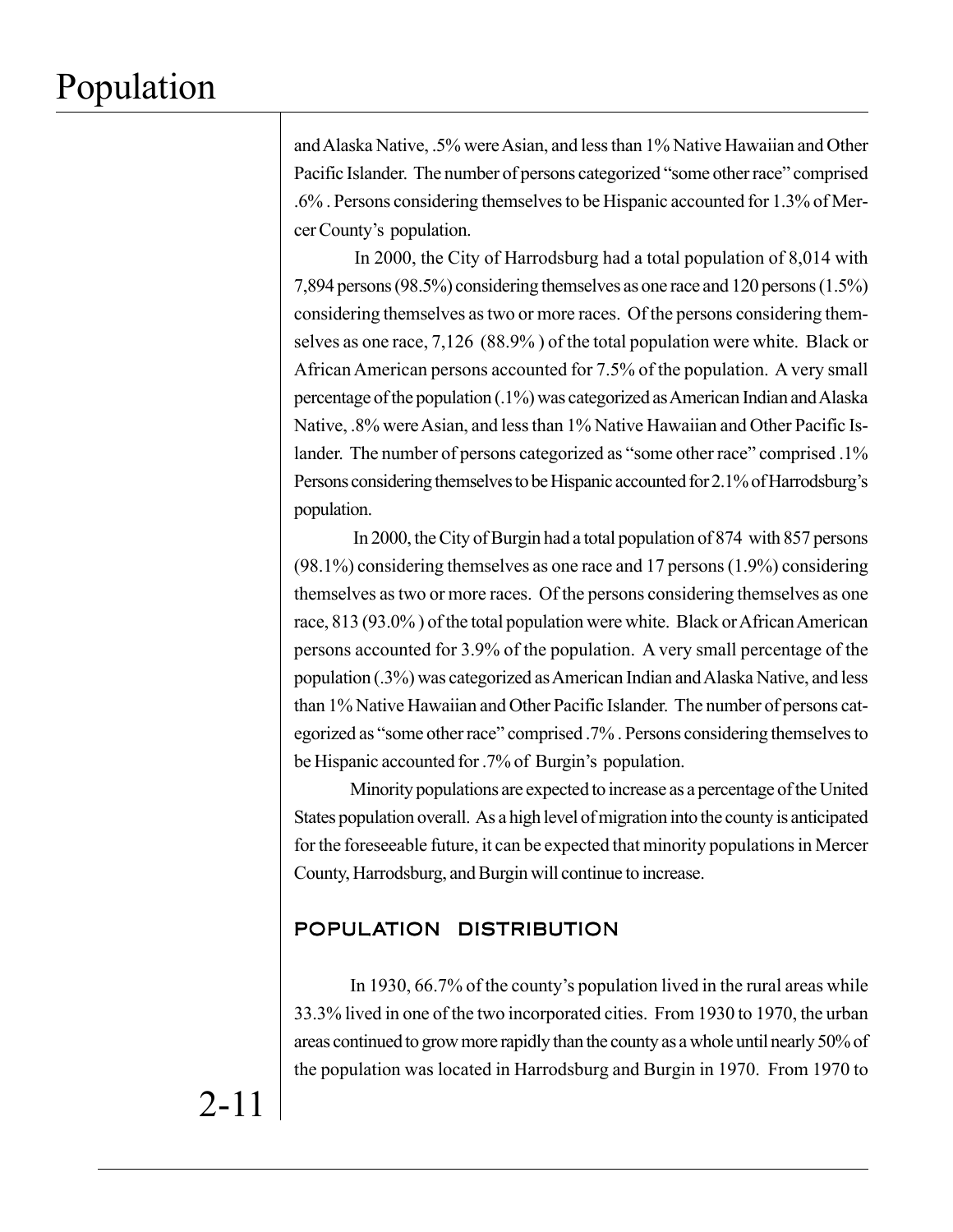1980, the percent of population in urban areas decreased slightly most likely due to development of residential subdivisions outside the city limits of Harrodsburg. The population distribution remained unchanged from 1980 to 1990, reflecting a steady population during this period. In 2000, the percentage of rural population increased slightly to 59.48%, with 38% of the population continuing to reside in Harrodsburg and 4% living in Burgin. Therefore, the unincorporated areas of the county are continuing to grow while the population of Harrodsburg remains the same and Burgin slightly loses population.

### HOUSEHOLDS AND FAMILY

The basic reporting unit, in terms of demographic data, is the household. The household is also the most prevalent living arrangement in American society. A household can either be classified as a family household or a non-family household. A family household is comprised of two (2) persons or more who are related by blood, legal adoption, or marriage.

In 1990, Kentucky had 2.60 persons per household. However, by the year 2000, the number of persons per household had declined to 2.47. The number of persons per household for Mercer County, Harrodsburg, and Burgin are as follows:

#### **TABLE 2-2**

**NUMBER OF PERSONS PER HOUSEHOLD**

| <b>COUNTY</b>        | 1990 | 2000 |
|----------------------|------|------|
| <b>Mercer County</b> | 2.56 | 2.45 |
| City of Harrodsburg  | 236  | 2.32 |
| City of Burgin       | 2.55 | 2.35 |

The county and both cities are experiencing the same trend as Kentucky and the U.S. overall as household sizes continue to shrink. It is anticipated that this trend will continue in the future as the population continues to age and as family sizes continue to remain small.



ComprehensivePlan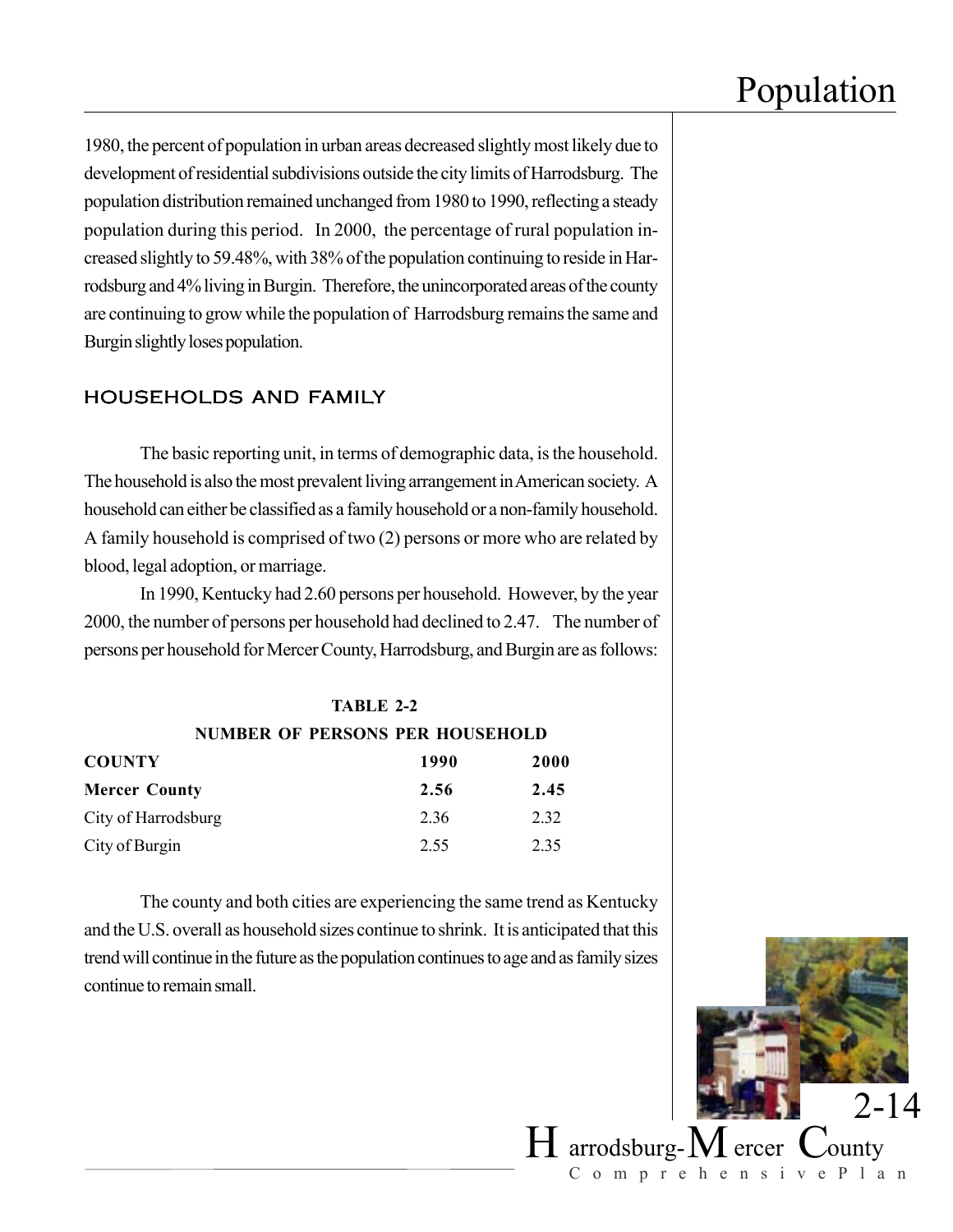2-15

### EDUCATIONAL LEVEL

The educational level of an area's population must be considered when analyzing the ability of those in the local workforce to obtain and sustain meaningful and well-paying employment in the future. In today's economy, the fastest growing professional occupations require at least a bachelor's degree and are concentrated heavily on professional specialty occupational groups. The following table compares U.S., Kentucky, with Mercer County, Harrodsburg, Burgin, and other counties within the labor market area in terms of the percentage of the population which are high school graduates and persons with bachelor's degrees and higher for persons 25 years and older.

## **TABLE 2-3 EDUCATIONAL LEVEL OF POPULATION**

|                          | % High School              | $%$ of 25++ with          |
|--------------------------|----------------------------|---------------------------|
| Location                 | <b>Graduates or Higher</b> | <b>Bachelors or above</b> |
| <b>USA</b>               | 80.4%                      | 24.4%                     |
| Kentucky                 | 74.1%                      | 17.1%                     |
|                          |                            |                           |
| <b>Mercer County</b>     | 75.8%                      | 13.5%                     |
| <b>Harrodsburg</b>       | 72.0%                      | 13.9%                     |
| <b>Burgin</b>            | 80.5%                      | 8.4%                      |
|                          | <b>TABLE 2-3 CONTINUED</b> |                           |
|                          |                            |                           |
| <b>Anderson County</b>   | 80.4%                      | 12.0%                     |
| <b>Boyle County</b>      | 76.6%                      | 19.3%                     |
| <b>Fayette County</b>    | 85.8%                      | 35.6%                     |
| <b>Garrard County</b>    | 69.4%                      | 10.5%                     |
| Jessamine County         | 79.1%                      | 21.5%                     |
| <b>Lincoln County</b>    | 64.6%                      | 8.4%                      |
| <b>Washington County</b> | 68.8%                      | 13.3%                     |
| <b>Woodford County</b>   | 82.6%                      | 25.9%                     |

In 2000, 75.8% of Mercer County's population aged 25 years old or more had completed high school, with an average of 13.5% having a bachelors degree or